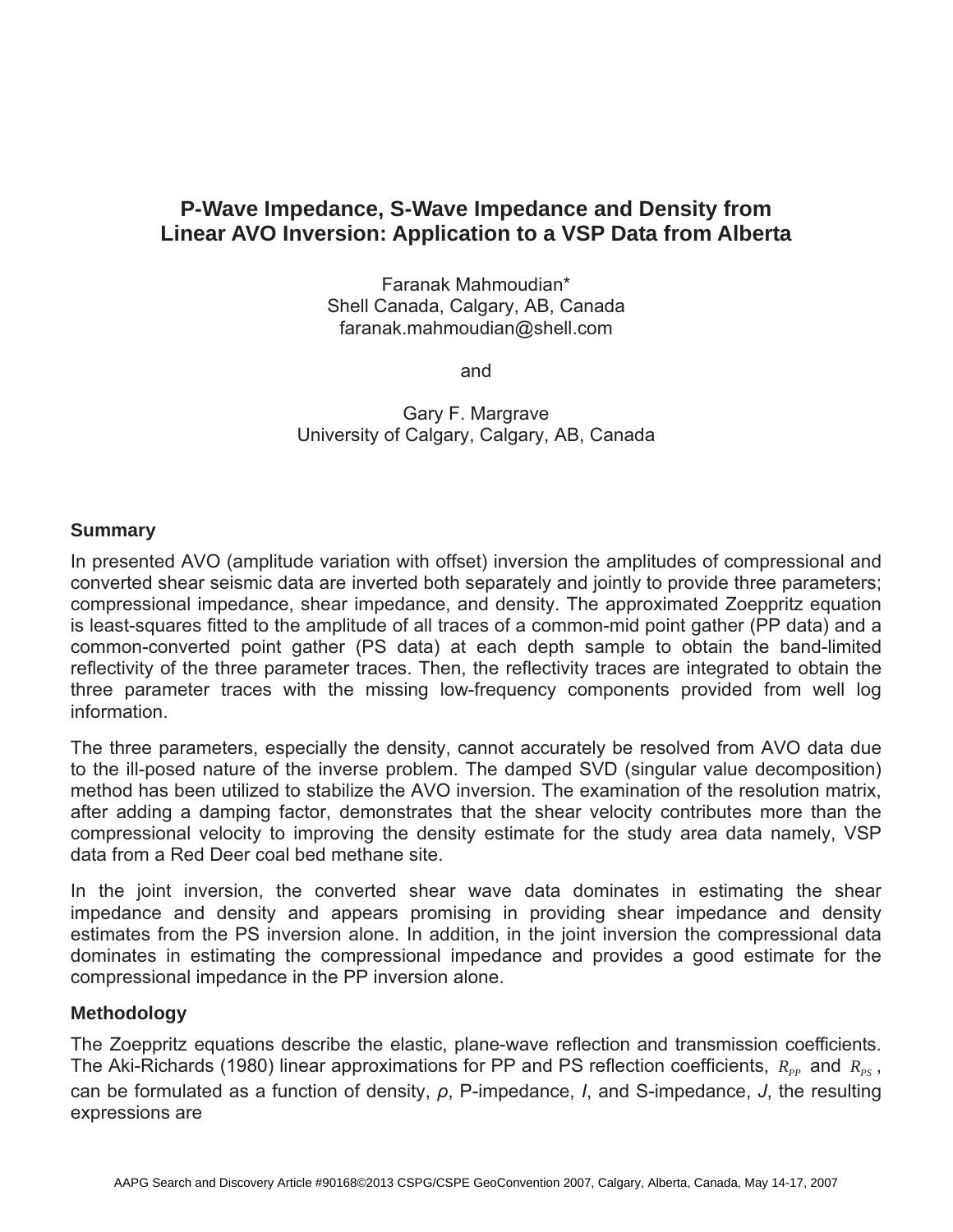$$
R_{PP} = A\frac{\Delta I}{I} + B\frac{\Delta J}{J} + C\frac{\Delta \rho}{\rho},\tag{1}
$$

$$
R_{PS} = E \frac{\Delta J}{J} + D \frac{\Delta \rho}{\rho},\tag{2}
$$

where the coefficients A, B, C, D and E are functions of the average P-wave incident angle, the average S-wave reflected angle, and the ratio of S-velocity to P-velocity across the interface. Assuming that the PP and PS reflection data provide estimates of  $R_{pp}$  and  $R_{pg}$  for a range of source-receiver offsets, the Aki-Richards approximations for different offsets, at a particular depth under consideration, can be used to express a linear system of 2*n* linear equations ( *n*being the number of offsets) with three unknowns as

$$
\begin{bmatrix}\nA_1 & B_1 & C_1 \\
\vdots & \vdots & \vdots \\
A_n & B_n & C_n \\
0 & E_1 & D_1 \\
\vdots & \vdots & \vdots \\
0 & E_n & D_n\n\end{bmatrix}\n\begin{bmatrix}\n\Delta I \\
\Delta J \\
\Delta J \\
\Delta P \\
\Xi \end{bmatrix}\n=\n\begin{bmatrix}\nR_{PPI} \\
\vdots \\
R_{PPI} \\
R_{PSI} \\
\vdots \\
R_{PS1}\n\end{bmatrix}.
$$
\n(3)

The above is also a matrix equation which can be written symbolically as  $Gm = d$ , where *G* is the matrix of known coefficients, *m* the unknown parameter vector containing  $[\Delta I/I \Delta J/J \Delta \rho / \rho]$ , and *d* the reflection data vector. This system of equations is solved by SVD method, to obtain band-limited impedances and density reflectivity. Then, the estimated bandlimited reflectivity traces are integrated to *I*, *J* and  $\rho$ , with the low frequency components provided from well logs, using a MATLAB routine called BLIMP (Mahmoudian and Margrave, 2003).

3-parameter linear AVO inversion is an ill-posed problem. In an ill-posed problem a small change in data will cause a large change in solutions. This is mainly due to the nonlinearity of the problem and limited data acquisition aperture. To overcome this problem the SVD method is used.

#### **SVD Analysis**

For a general matrix *G*, there is always a matrix decomposition called the SVD of matrix *G*. SVD allows the matrix *G* to be expressed as the product of three matrices  $G = U\Lambda V^T$  (Menke, 1989), where U is the matrix of eigenvectors of  $GG<sup>T</sup>$ , and V is the matrix of eigenvectors of the  $G<sup>T</sup>G$ , both related to the non-zero singular values. The singular values of the matrix *G* are the positive square roots of the eigenvalues of the matrix  $G<sup>T</sup>G$ . A is a matrix with the non-zero singular values of the matrix G in its main diagonal elements in a decreasing order.

The generalized inverse of matrix *G* is defined as  $G_q^{-1} = V \Lambda^{-1} U^T$ . The only potential difficulty in using SVD is when inverting a matrix that possesses some very small singular values. One solution to this problem is to include all the singular values while damping the smaller ones. This change has little effect on the larger eigenvalues but prevents the smaller ones from leading to large variances. The damped generalized inverse is defined as  $G_a^{-1} = V \Lambda (\Lambda^2 + \varepsilon^2 I)^{-1} U^T$ . The precise value of damping factor must be chosen by a trial-and error process which weighs the relative merits of having a solution with small variance against one that is well resolved (Menke, 1989). The matrix  $G_s^{-1}$ <sup>G</sup> is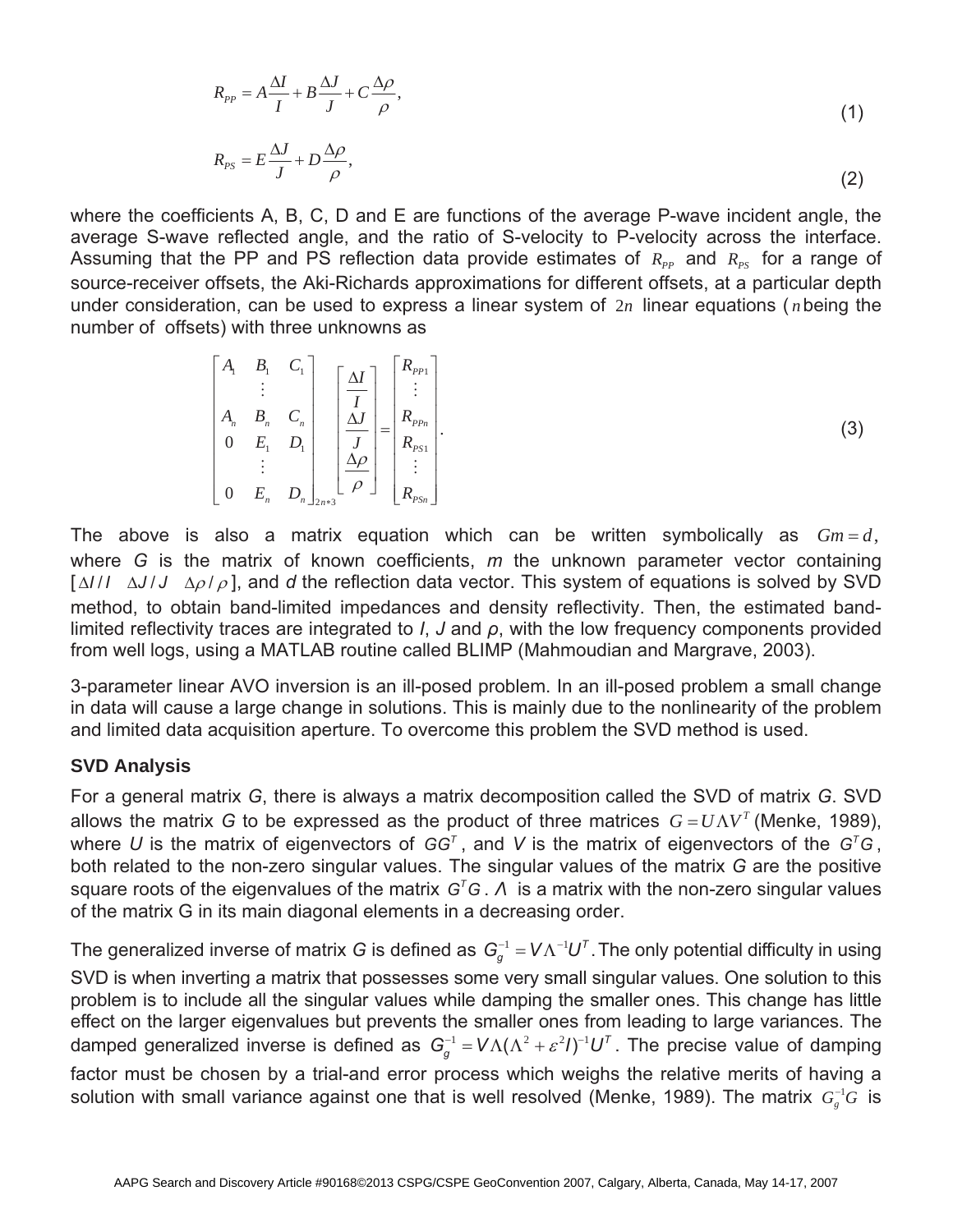called the model resolution matrix. The model resolution matrix defines how well the estimated solution resolves the true solution.

In SVD analysis of the AVO inversion, the condition number has been examined as an indicator of the singularity of the matrix. The condition number is the ratio of the largest to the smallest singular values of a matrix. A matrix is well-posed when its condition number is not far from 1 (Jin at al., 2002), and an ill-posed matrix is a matrix with very large condition number.

## **AVO Inversion Testing: Synthetic Surface Seismic Data**

The AVO inversion results for synthetic data from a well log, from Blackfoot field are presented. The high condition number from all three inversions indicates that the AVO inversions are illposed and unable to provide good estimates for all three parameters especially density. Figure 1 shows the joint inversion results, with 10% of the largest singular value added to the singular values as a damping factor. By adding a damping factor the *I* and *J* estimates are not changed noticeably; however the density estimate is considerably improved.



**Figure 1.** The three parameter estimate from joint inversion, with no damped SVD and %10 damped SVD, of Blackfoot synthetic data.

# **AVO Inversion of VSP Data: Case Study**

The AVO inversions have been applied to a walkaway VSP data acquired at Red Deer, Alberta. At this location, Suncor Energy Inc., with industry partners, and the Alberta Research Council were evaluating the Ardley coal zone for its coal bed methane potential. The Ardley coal zone is 11.7 m thick, located at a depth of 284 m below surface. Coal has a low seismic velocity and low density with respect to its boundary strata. The deconvoleved upgoing wavefield in two way time is the input to the AVO inversion. The four walkaway shot points east of the borehole were at the offsets: 100 m, 150 m, 191 m, and 244 m from the borehole.

The high condition number indicates that the AVO inversions are ill-posed for most of the depths, especially for the Ardley coal zone at a depth of 284-300 m (Figure 2). Therefore, none of the three inversions could result in favorable estimates, at least for the third parameter; also the estimates plots confirm this. To examine the damping factor effect on the AVO inversion estimates, a damping factor, ε, varying from 0 to 9 percent is applied to the joint inversion of the walkaway offset 3 data (Figure 3); the error of the  $\rho$  estimate has been lowered by the SVD damping, especially at the Ardley coal zone.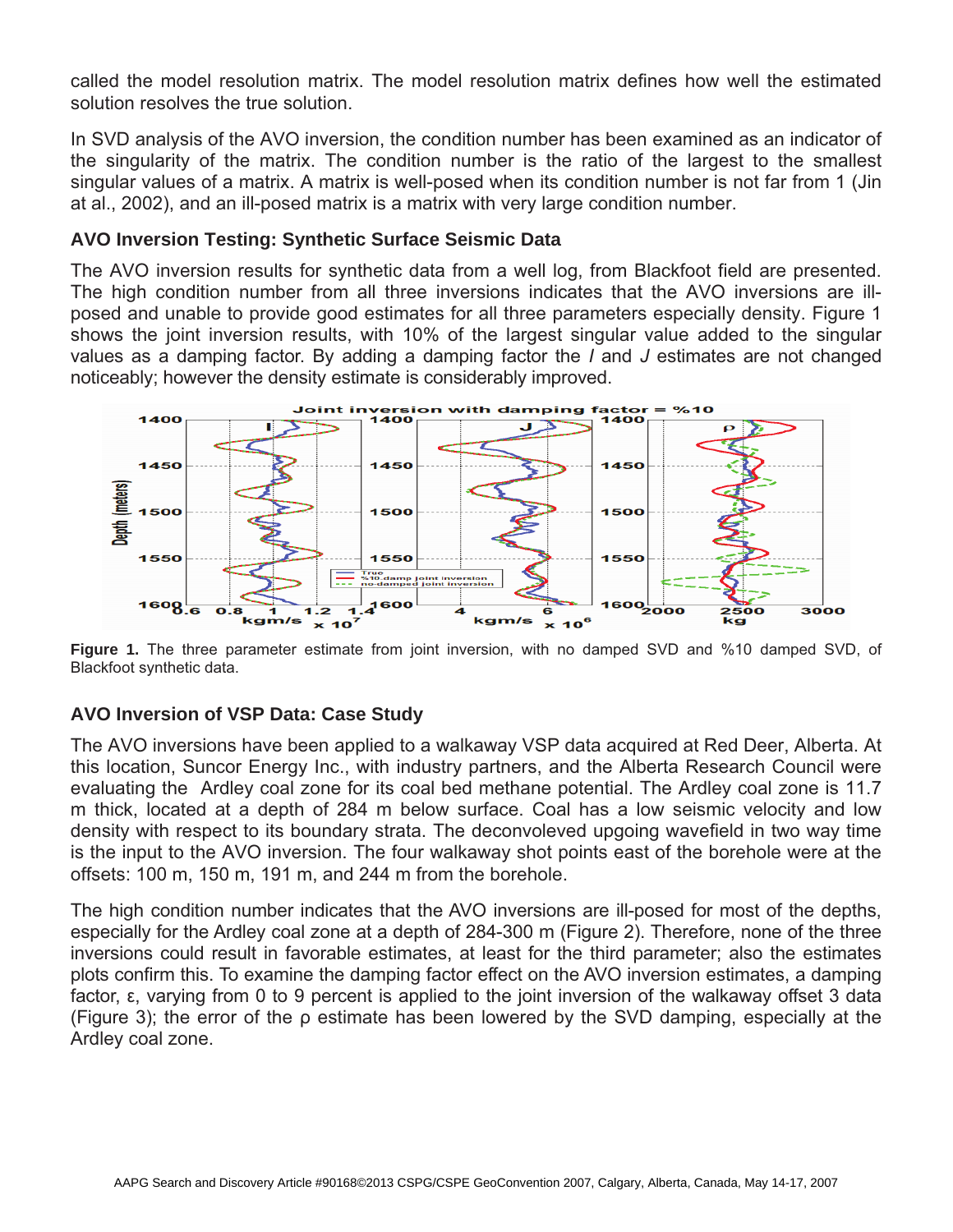

**Figure 2.** The condition number (in red) versus depth from the PP, PS and the joint inversion of walkaway offset3 data.

However, there is a corresponding decrease in resolution with a decrease in error of the estimates. For a perfect resolution, the resolution matrix should be an identity matrix. By increasing the damping factor the resolution matrix will deviate more from the identity matrix and the less resolution is achieved. The third row of the resolution matrix suggests that for the study area the S-velocity contributes to improving the density estimate more than the P-wave velocity. To decide about the damping factor, the maximum correlation between the estimates and the true model parameters (calculated from well logs) is examined. The maximum correlation investigation suggests that a damping factor equal to 3% has the best correlation between the model parameter estimates and the true values.



**Figure 3.** The density estimate from the joint inversion of walkaway offset 3, with various SVD damping factors. The blue curves are values from the well logs, and the red curves are estimates from the joint inversion.  $\varepsilon$  varies from 0 to 9 percent from left to right.

Figure 4 shows the *I*, *J* and  $\rho$  estimates obtained from the PP, PS and joint inversion of the walkaway VSP data, with 3% damping factor; the joint inversion provides *I* estimate similar to those of the PP inversion; also the joint inversion produces the  $J$  and  $\rho$  estimates almost identical to those obtained from the PS inversion.